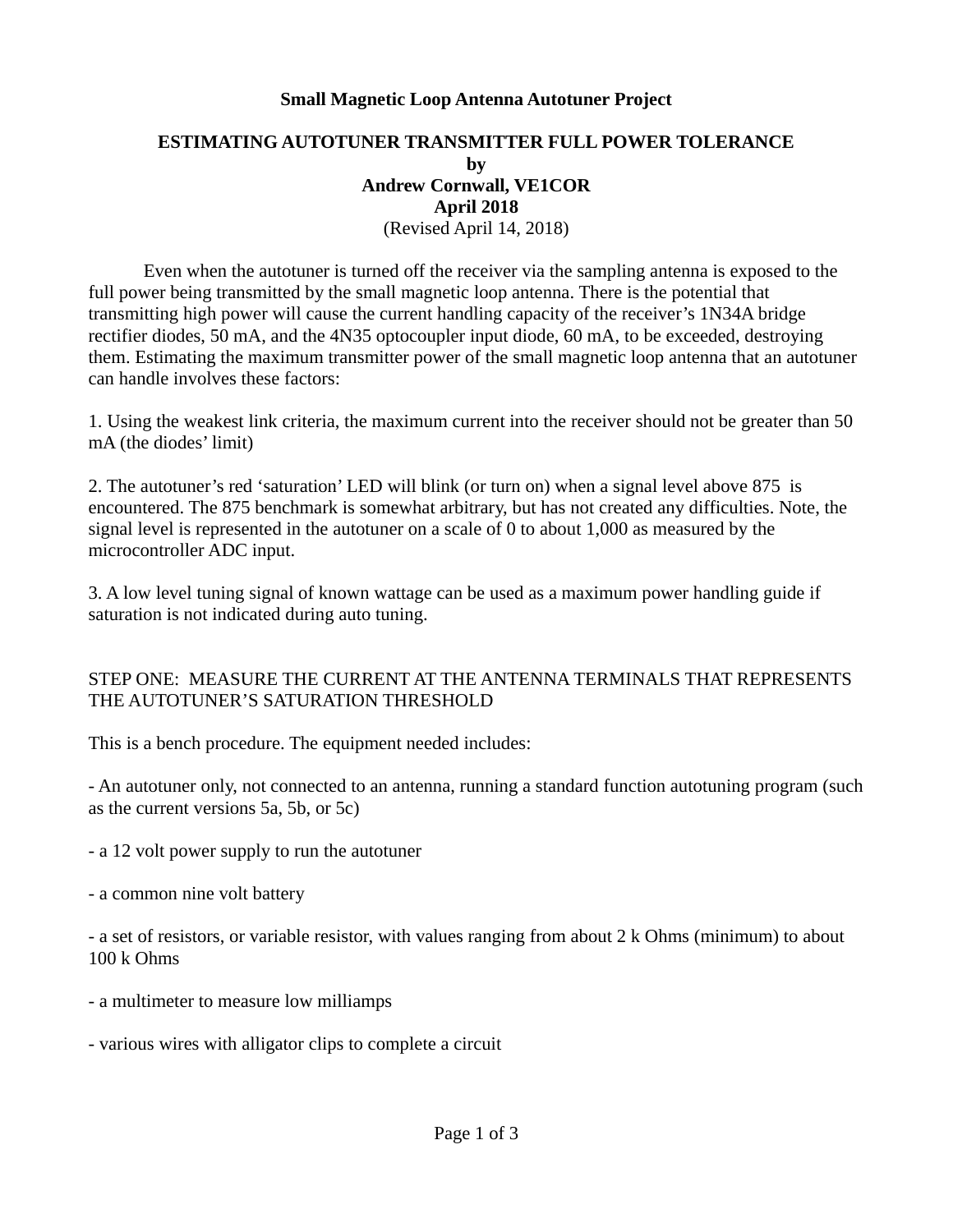- optional a computer, running a Picaxe development program in the terminal mode, and attached to the autotuner via the AXE027 USB adapter cable. It is fun to 'see'

what is going on. The freehand diagram to the right shows the measuring circuit. A typical nine volt battery supplies the power to the antenna terminals, and varying the series resistance alters its applied current. With the autotuner's sensitivity switch set to to 'HIGH', the objective is to feed various amounts of current into the autotuner's antenna terminals until the red saturation light turns on. At this point the amount of current, measured by the multimeter, is recorded.

To do the antenna current saturation measurement:

 $9$ *volts*  $O-100K\pi$  $1.1 - 1.4$ **NETER**  $O-HO$ <br> $O-MA$  $2K<sub>2</sub>$ ANTENNA TERMINALS

1. Run the autotuner by supplying 12 volts power to it.

2. Do not apply any voltage/current to the antenna terminals (leave the nine volt battery disconnected). After a 'no signal' reconnaissance sweep the autotuner enters manual mode. The green LED will light.

3. Connect the testing power circuit to the antenna terminals.

4. Vary the testing circuit resistance while noticing the threshold current that causes the red saturation LED to start blinking. The current going into the antenna terminals will be in a range from about 0.05 mA (100 k Ohms series resistance) to 3 mA (2 k Ohms) so there is no danger of exceeding the receiver's diodes and optocoupler current limits.

With my autotuner the red LED blinking thershold current is approximately 1.2 milliamps. This is about 2.4% of the maximum 50 mA current that the receiver components can withstand. Alternatively, the 1.2 milliamps represents an overload factor of about 42 (i.e. 50/1.2=41.666...).

The saturation threshold current and overload factor may be somewhat different for other autotuners because of sensitivity differences inherent in individual optocouplers. Once determined this parameter should not change.

## STEP TWO: DETERMINE MAXIMUM POWER TOLERANCE RANGE

The next step is in the field, with: (i) the autotuner attached to a small magnetic loop antenna, (ii) a suitable sampling antenna installed, (iii) the autotuner sensitivity switch set to 'HIGH', and (iv) the autotuner is opertating while a known wattage tuning signal is being transmitted (perhaps 5 watts). If during autotuning the red LED saturation warning does not light, then the setup delivered less than the threshold saturation current to the autotuner's receiver. Multiplying the overload factor times the tuning power estimates by linear extrapolation the minimum tolerable autotuner power handling ability for the given frequency and sampling antenna.

For example, my autotuner has a 1.2 mA saturation threshold current and an overload factor of 42. If the saturation LED does not light when tuning for 7.422 mHz, with a sampling antenna of 14 cm (per leg, and a tuning signal of 5 watts, then the autotuner's power handling estimate is at least 210 watts (i.e. 42 x 5 watts). This estimate is true only for these exact parameters, but it is easy to produce